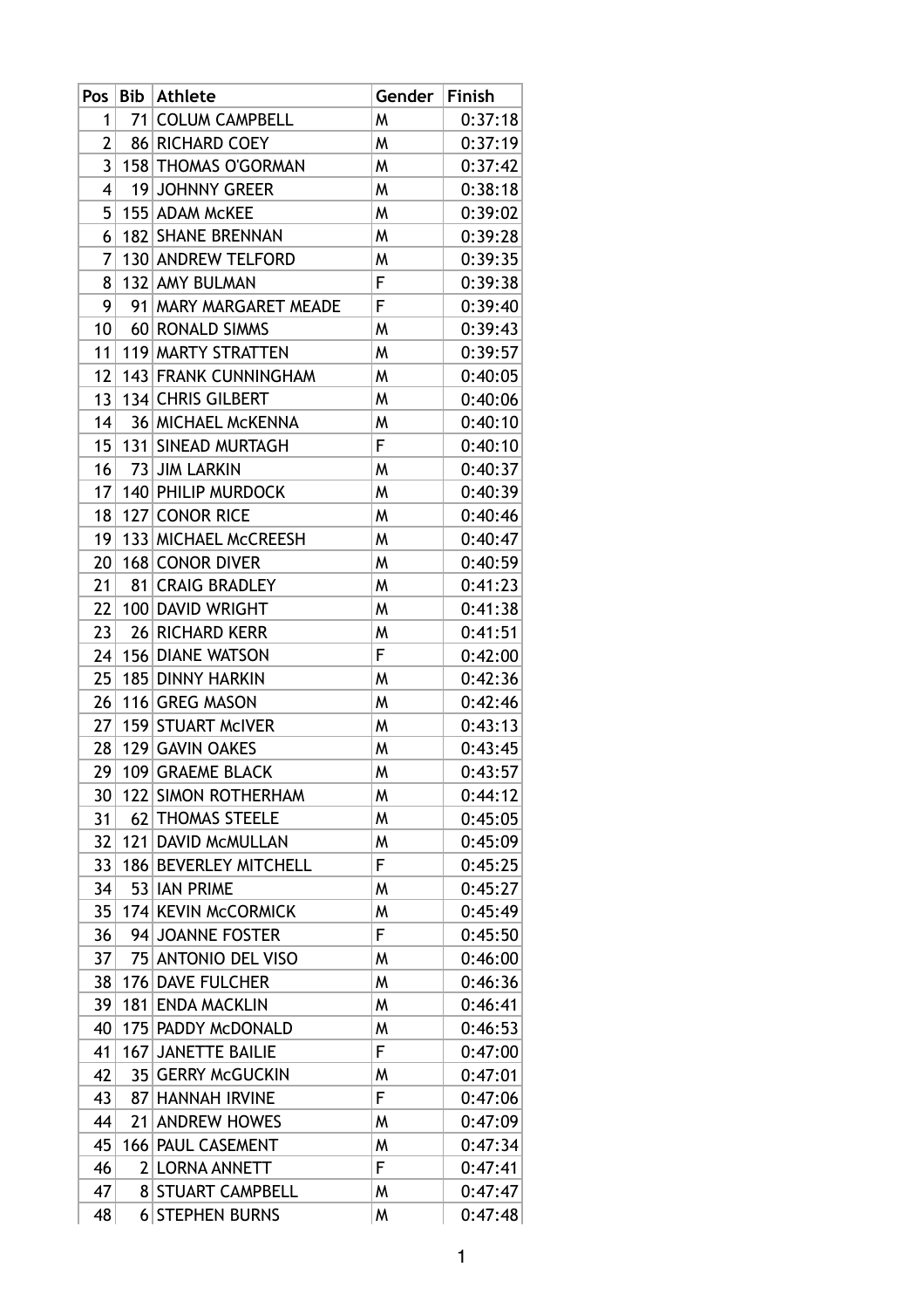| 49 | 117 DAVID FERRIS         | W | 0:47:49 |
|----|--------------------------|---|---------|
| 50 | 184 IAN SMYTH            | W | 0:47:54 |
| 51 | 145 ANDREW WATSON        | W | 0:48:03 |
| 52 | 141 DOVYDAS PLIAVGA      | W | 0:48:13 |
| 53 | 54 GREG QUINN            | W | 0:48:19 |
| 54 | 136 JOSEPH STEWART       | W | 0:48:21 |
| 55 | 180 LOUISE JONES         | F | 0:48:35 |
| 56 | 59 JOELENE SCOTT         | F | 0:48:40 |
| 57 | 78 DIANE MCKEAG          | F | 0:48:42 |
| 58 | 34 IAN McGOWAN           | W | 0:48:56 |
| 59 | 150 DECLAN RICE          | W | 0:49:09 |
| 60 | 110 CHRIS SMITH          | W | 0:49:17 |
| 61 | 153 JOHN STEWART         | W | 0:49:20 |
| 62 | 173 ANDREW McCORMICK     | W | 0:49:21 |
| 63 | 65 DEIRDRE WEATHERALL    | F | 0:49:21 |
| 64 | 165 VINCENT KEARNEY      | W | 0:49:32 |
| 65 | 142 RYAN MISKELLY        | W | 0:49:36 |
| 66 | 179 PAUL O'HARE          | W | 0:49:42 |
| 67 | 77 SINEAD MCCARRY        | F | 0:49:56 |
| 68 | 76 GERARD COCHRANE       | W | 0:49:57 |
| 69 | 178 SINEAD KINSELLA      | F | 0:49:57 |
| 70 | 69 MARC PINKERTON        | W | 0:50:02 |
| 71 | 70 PAULINE BLAIR         | F | 0:50:04 |
| 72 | 135 JOHN COCHRANE        | W | 0:50:07 |
| 73 | 170 JONNY IRVINE         | W | 0:50:09 |
| 74 | 128 JOHN MCALLISTER      | W | 0:50:27 |
| 75 | 162 ORLA QUINN           | F | 0:50:28 |
| 76 | 15 DENISE DAVISON        | W | 0:51:03 |
| 77 | 50 LEE PINKERTON         | W | 0:51:05 |
| 78 | 47 MARIUS MULLIGAN       | W | 0:51:21 |
| 79 | 96 CLARE CARSON          | F | 0:51:41 |
| 80 | 67 JEFF HULL             | W | 0:51:46 |
| 81 | 152 JEFFERENE DICKSON    | F | 0:51:49 |
| 82 | 151 HUGH DICKSON         | W | 0:51:50 |
| 83 | 84 GILLIAN ALISTER       | F | 0:51:51 |
| 84 | 125 LETITICA FITZSIMMONS | F | 0:52:02 |
| 85 | 63 ANN STRAIN            | F | 0:52:06 |
| 86 | 48 FINTAN MURRAY         | W | 0:52:10 |
| 87 | 154 MICHAEL POWER        | W | 0:52:17 |
| 88 | 38 BARRY McVEIGH         | W | 0:52:24 |
| 89 | 83 ROSIE RAUCH           | F | 0:52:29 |
| 90 | 82 MARK McKEOWN          | W | 0:52:36 |
| 91 | 169 JOHANNA CUNNINGHAM   | F | 0:52:41 |
| 92 | 64 SEAN TRAINOR          | W | 0:52:52 |
| 93 | 11 LISA CORBETT          | F | 0:53:00 |
| 94 | 72 LAUREN ELDER          | F | 0:53:05 |
| 95 | 44 EMMA MULHOLLAND       | F | 0:53:29 |
| 96 | 85 Bert McKay            | W | 0:53:39 |
|    |                          |   |         |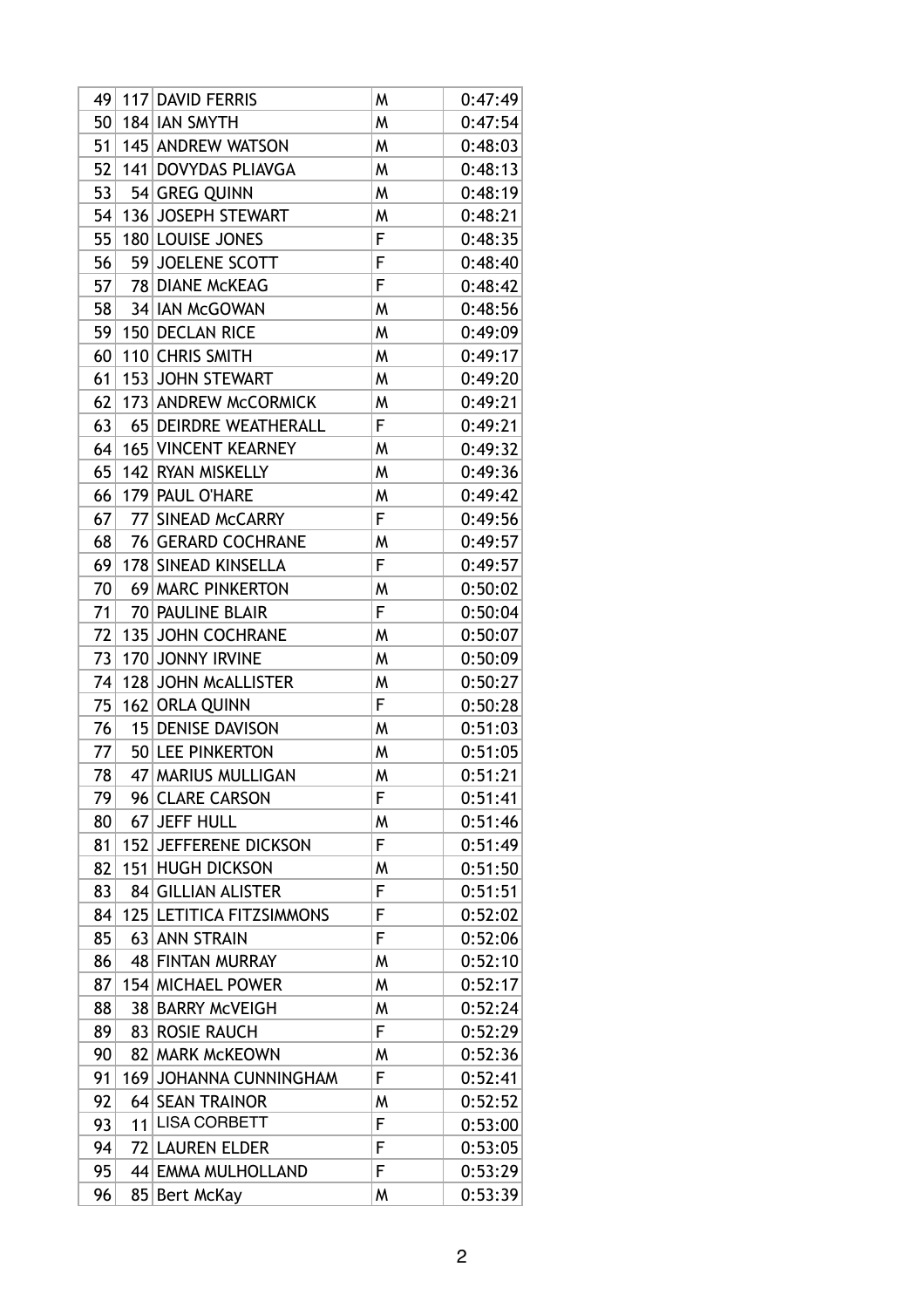| 97  |    | 7 LEAH CALVERT          | F      | 0:53:47 |
|-----|----|-------------------------|--------|---------|
| 98  |    | 58 CATHERINE RYAN       | F      | 0:53:58 |
| 99  |    | 95 KEVIN KELLY          | W      | 0:54:11 |
| 100 |    | 137 MARTIN STEWART      | W      | 0:54:18 |
| 101 |    | 177 MICHAEL KINSELLA    | W      | 0:54:37 |
| 102 |    | 183 MEL CARNEY          | W      | 0:54:42 |
| 103 |    | 42 IRVINE MOOREHEAD     | W      | 0:55:26 |
| 104 |    | 93 FRANKY McGIVERN      | F      | 0:55:30 |
| 105 |    | 97 PATRICK McKEOWN      | W      | 0:55:54 |
| 106 |    | 105 LORNE McCORMICK     | F      | 0:56:02 |
| 107 |    | 20 COLIN HARPER         | W      | 0:56:02 |
| 108 |    | 40 JOANNA MISKELLY      | F      | 0:56:07 |
| 109 |    | 22 ANDREW JOHNSTON      | W      | 0:56:31 |
| 110 |    | 147 MARK WITHERS        | W      | 0:56:34 |
| 111 |    | 39 KAREN MCWILLIAMS     | F      | 0:56:36 |
| 112 |    | 148 GILLIAN MILLIGAN    | F      | 0:56:44 |
| 113 |    | 146 GEMMA MULHOLLAND    | F      | 0:56:44 |
| 114 |    | 106 EMMA MCNEILL        | F      | 0:56:45 |
| 115 |    | 98 SINEAD HAMILL        | F      | 0:57:00 |
| 116 |    | 139 NORA GILBODY        | F      | 0:57:32 |
| 117 |    | 13 SHEENA CRONE         | F      | 0:57:33 |
| 118 |    | 120 CLAIR KENNEDY       | F      | 0:57:45 |
| 119 |    | 108 CHARLENE COBURN     | F      | 0:57:50 |
| 120 |    | 107 ELAINE MCCRACKEN    | F      | 0:57:54 |
| 121 |    | 51 ELIZABETH POLL       | F      | 0:58:05 |
| 122 |    | 115 TEAM ELLEN          | F      | 0:58:46 |
| 123 | 45 | <b>JENNY MULHOLLAND</b> | F      | 0:59:11 |
| 124 |    | 66 ELAINE MCAULEY       | F      | 0:59:21 |
| 125 |    | 118 HELEN McCOURT       | F      | 0:59:22 |
| 126 |    | 89 PAULINE CAREY        | F      | 1:00:12 |
| 127 |    | 88 ELAINE THORNTON      | F      | 1:00:12 |
| 128 |    | 102 CATHERINA KIELTY    | F      | 1:00:13 |
| 129 |    | 123 LORRAINE CARVILLE   | F      | 1:00:14 |
| 130 |    | 18 RUTH FITZSIMONS      | F      |         |
|     |    | 99 GEORGE MORROW        |        | 1:00:29 |
| 131 |    |                         | W<br>F | 1:00:42 |
| 132 |    | 111 JENNIFER LIGGETT    |        | 1:00:42 |
| 133 |    | 24 MARC KEARNEY         | W      | 1:00:43 |
| 134 |    | 74 SYZMON SPYCHALSKI    | W      | 1:01:05 |
| 135 |    | 149 LEE ANN CANAVAN     | F      | 1:01:12 |
| 136 |    | 160 ROGER McCLENAGHAN   | W      | 1:01:14 |
| 137 |    | 157 NICOLE LAVERTY      | F      | 1:01:31 |
| 138 |    | 101 DONNA RUSSELL       | F      | 1:01:39 |
| 139 |    | 55 JOE QUINN            | W      | 1:01:41 |
| 140 |    | 172 CIARA GIBNEY        | F      | 1:01:44 |
| 141 |    | 33 GAVIN McCONVEY       | W      | 1:02:29 |
| 142 |    | 164 SEAMUS FITZSIMMONS  | W      | 1:02:52 |
| 143 |    | 124 CAOILFIONN SMITH    | F      | 1:03:08 |
| 144 |    | 92 ROBERT MISKELLY      | W      | 1:03:26 |